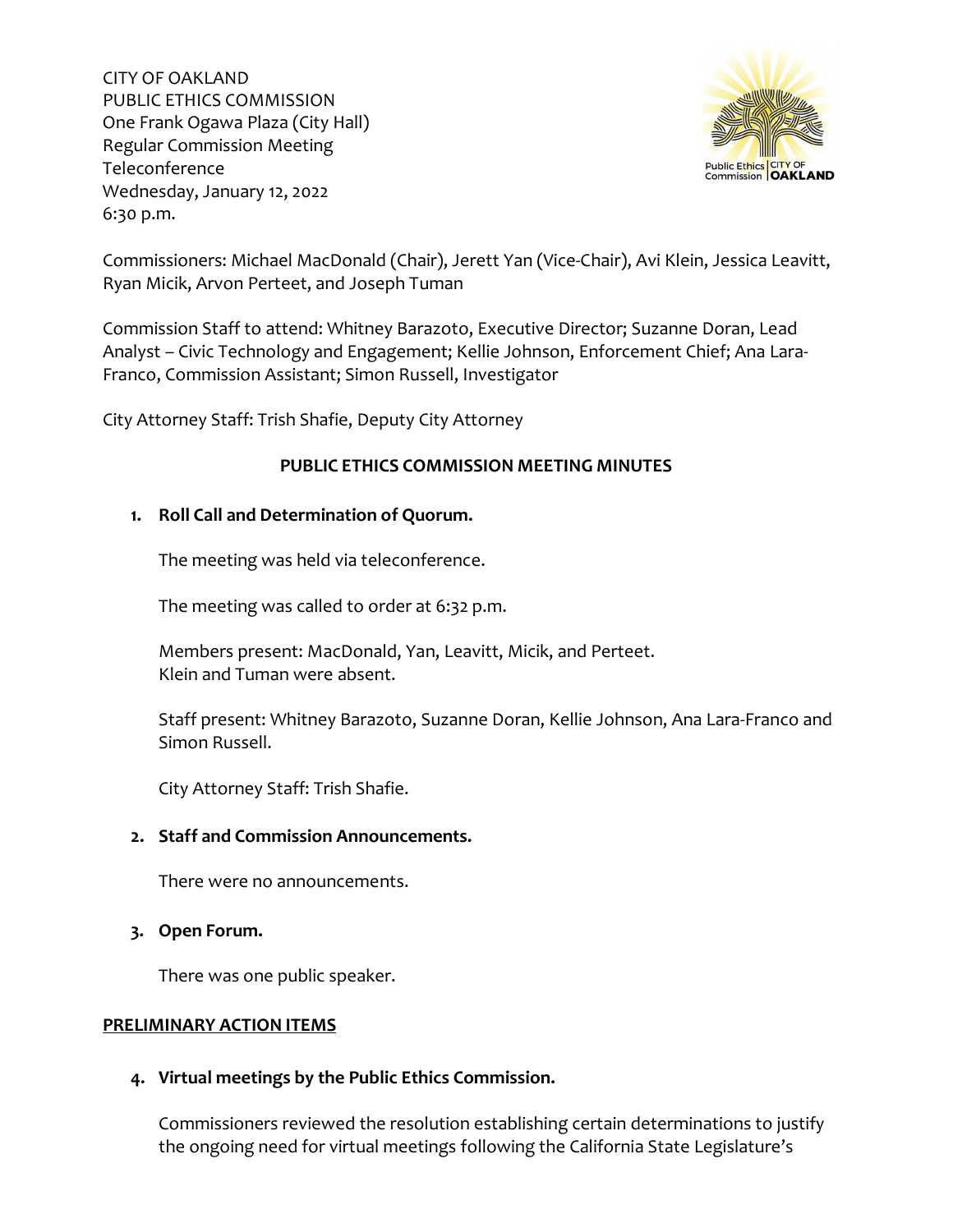

adoption and Governor's approval of AB 361 on September 16, 2021.

Leavitt moved, and Perteet seconded to approve **RESOLUTION NO. 22-01.**

Ayes: MacDonald, Yan, Leavitt, Micik, and Perteet.

Noes: None

Vote: Passed 5-0

Absent: Klein and Tuman.

# **ACTION ITEMS**

- **5. Approval of Commission Meeting Draft Minutes.**
	- a. December 6, 2021 Regular Meeting Minutes

There were no public speakers.

Micik moved and MacDonald seconded to approve the minutes for December 6, 2021.

Ayes: MacDonald, Yan, Leavitt, Micik, and Perteet.

Noes: None

Vote: Passed 5-0**.** 

Absent: Klein and Tuman

## **6. Election of Officers (Chair and Vice-Chair) of the Commission.**

There were no public speakers.

Yan moved to approve the appointment of Arvon Perteet as Chair of the PEC for 2022. Leavitt seconded the motion.

Ayes: MacDonald, Leavitt, Micik, and Perteet.

Noes: None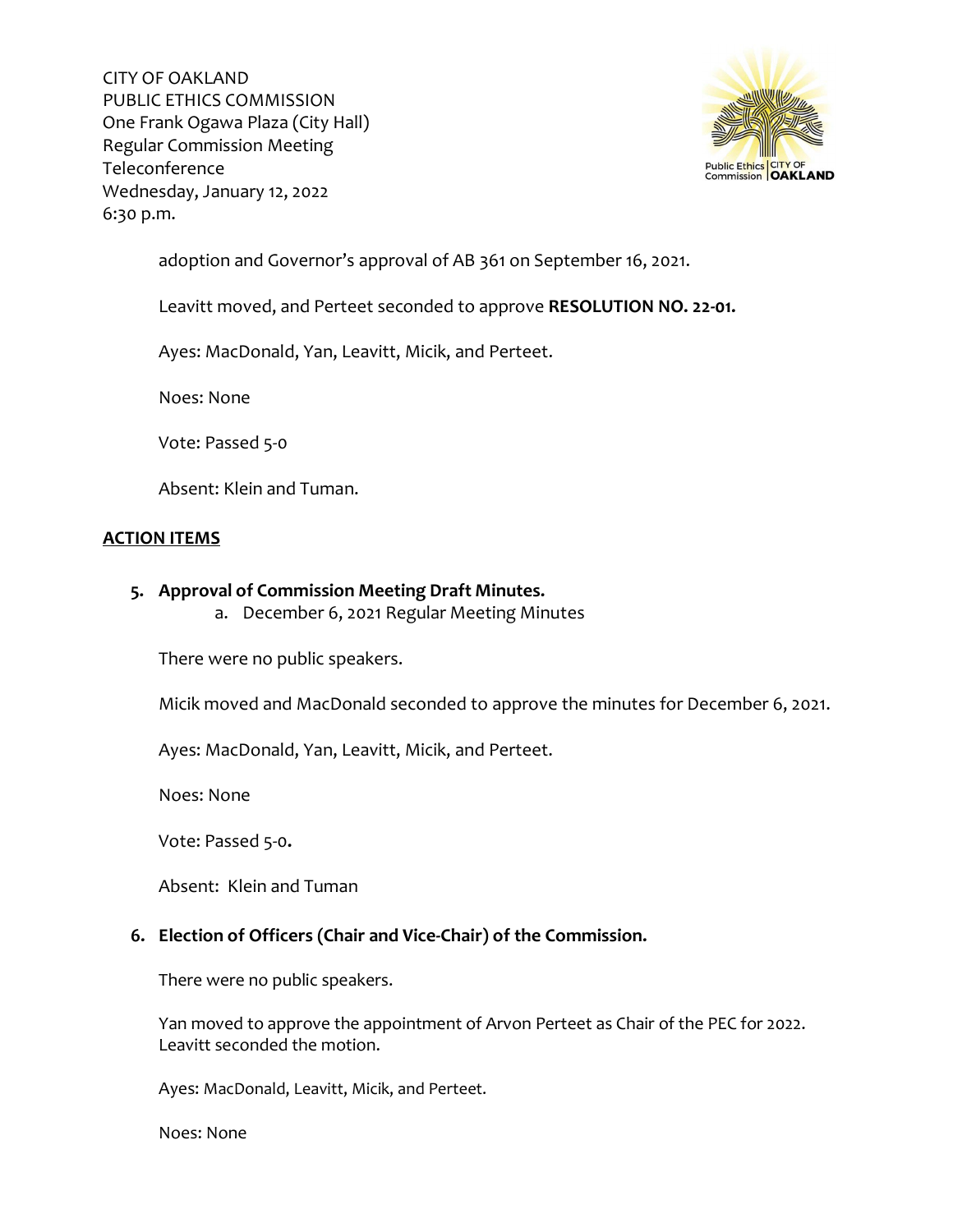

Abstain: Yan

Vote: Passed 4-0**.** 

Absent: Klein and Tuman

Micik moved to approve the appointment of Michael MacDonald for Vice-Chair. Perteet seconded the motion.

Ayes: MacDonald, Leavitt, Micik, and Perteet.

Noes: None

Abstain: Yan

Vote: Passed 4-0**.** 

Absent: Klein and Tuman

## **7.** *In the Matter of Jason Overman (Case No.* **18-14)**.

Commissioners discussed and asked questions on the matter.

There were no public speakers.

Perteet moved and Leavitt seconded to approve the staff recommendation.

Ayes: MacDonald, Yan, Leavitt, Micik, and Perteet.

Noes: None

Vote: Passed 5-0.

Absent: Klein and Tuman

# **8. Proposed Amendments to the Limited Public Financing Act (OMC Chapter 3.13).**

Commission staff presented draft amendments to the Limited Public Financing Act to implement statutory amendment recommendations made by the City Auditor in her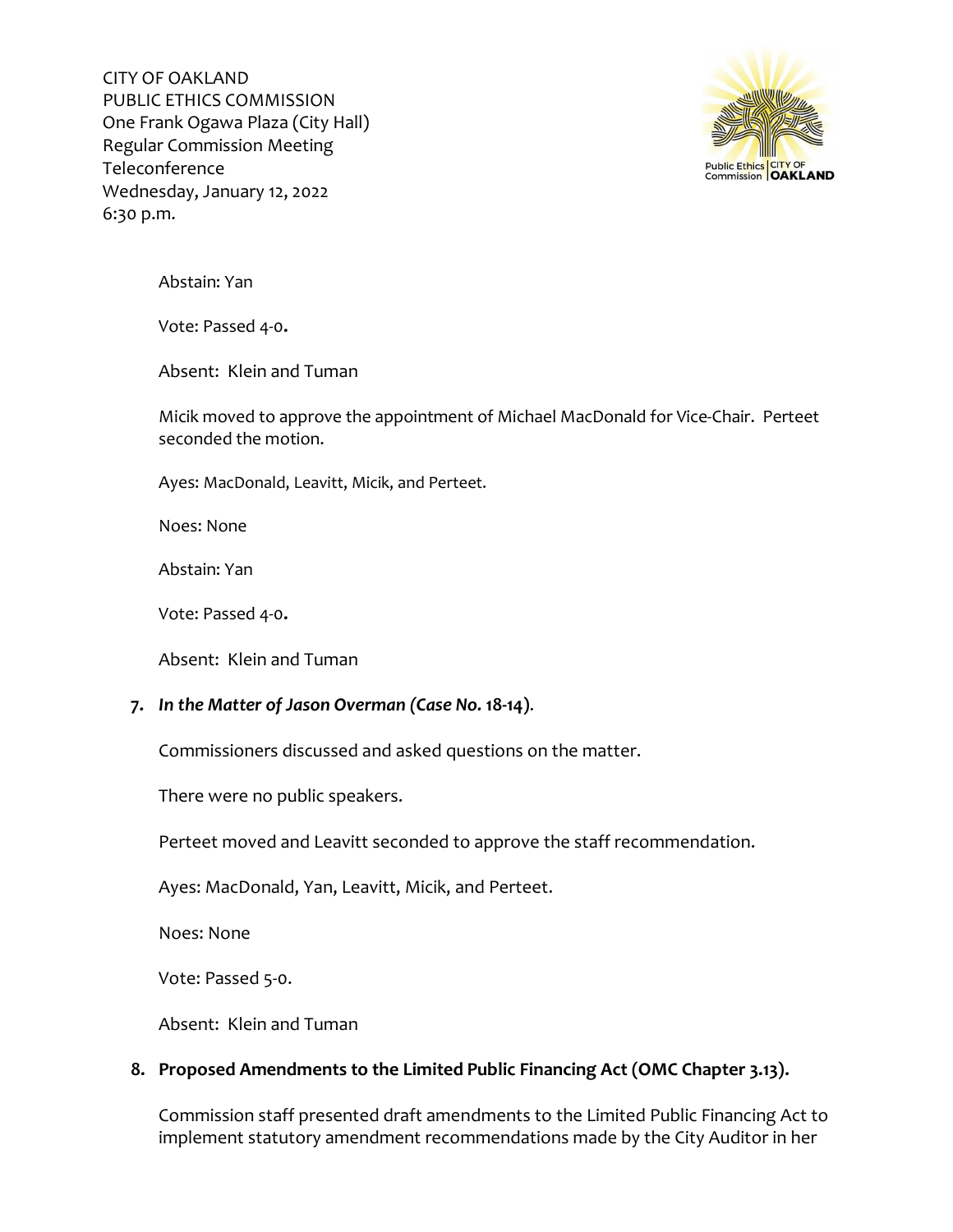

audits of the 2018 and 2020 implementation of the program.

There were no public speakers.

MacDonald moved and Micik seconded to adopt the recommendations.

Ayes: MacDonald, Yan, Leavitt, Micik, and Perteet.

Noes: None

Vote: Passed 5-0.

Absent: Klein and Tuman

# **DISCUSSION ITEMS**

- **9. Reports on Subcommittees and Commissioner Assignments.**
	- a. **Enforcement Subcommittee** (*ad hoc*, created on November 1, 2021) Arvon Perteet (Chair), Ryan Micik, Jerett Yan

MacDonald created a new *ad hoc* Public Records Performance Subcommittee. The members will include MacDonald as Chair, and Leavitt. The third member will be selected at the next meeting.

Perteet shared that the *ad hoc* Enforcement Subcommittee met last month and will continue to meet. A new member will be selected after Yan's term ends January 21, 2022.

MacDonald also mentioned that he would like to create an *ad hoc* Outreach Subcommittee. This will be discussed at a future meeting.

## **INFORMATION ITEMS**

## **10. Disclosure and Engagement.**

Suzanne Doran, Lead Analyst, provided an overview of education, outreach, disclosure and data illumination activities for the 2021 year, as well as an update on activities for this past month.